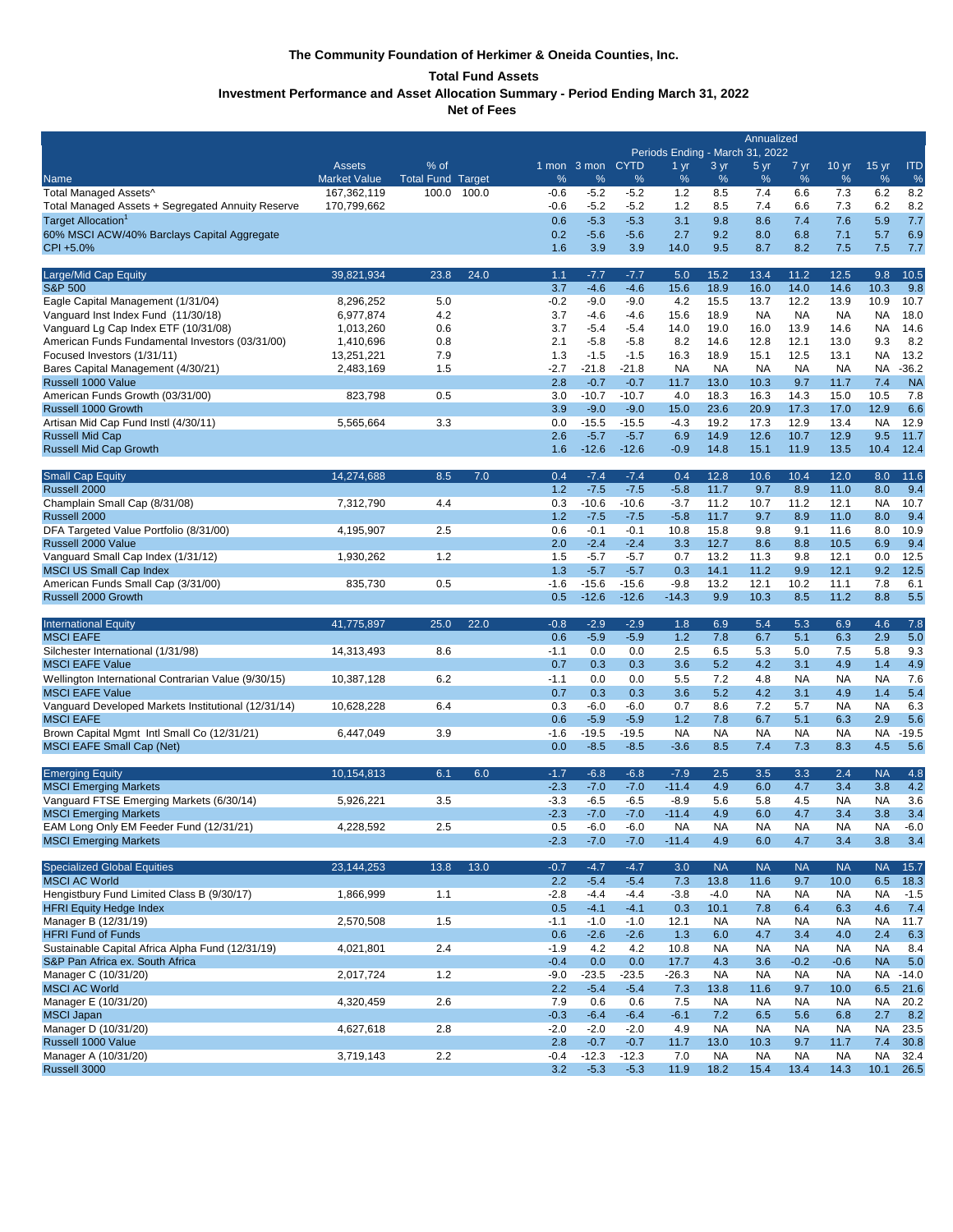# **The Community Foundation of Herkimer & Oneida Counties, Inc.**

# **Total Fund Assets**

**Investment Performance and Asset Allocation Summary - Period Ending March 31, 2022**

**Net of Fees** 

|                                                                         |                        |                          |                  |                      |                  | Annualized                      |            |            |            |                       |                  |            |
|-------------------------------------------------------------------------|------------------------|--------------------------|------------------|----------------------|------------------|---------------------------------|------------|------------|------------|-----------------------|------------------|------------|
|                                                                         | <b>Assets</b>          | % of                     |                  | 1 mon 3 mon CYTD     |                  | Periods Ending - March 31, 2022 | 3 yr       |            |            |                       | 15 <sub>yr</sub> | <b>ITD</b> |
| Name                                                                    | <b>Market Value</b>    | <b>Total Fund Target</b> | %                | %                    | %                | 1 <sub>yr</sub><br>%            | %          | 5 yr<br>%  | 7 yr<br>%  | 10 <sub>yr</sub><br>% | $\%$             | $\%$       |
|                                                                         |                        |                          |                  |                      |                  |                                 |            |            |            |                       |                  |            |
| <b>Total Private Equity</b>                                             | 963,919                | 0.6                      | 0.0              | 0.0                  | 0.0              | 11.5                            | 17.9       | 16.0       | 14.3       | 13.4                  | <b>NA</b>        | 8.8        |
| <b>S&amp;P 500</b>                                                      |                        |                          | 3.7              | $-4.6$               | $-4.6$           | 15.6                            | 18.9       | 16.0       | 14.0       | 14.6                  | 10.3             | 15.2       |
|                                                                         |                        |                          | Remaining        | <b>YTD - Capital</b> |                  | YTD-                            |            |            |            |                       | Valuation as     |            |
|                                                                         |                        | Commitment               | Commitment       | Calls                |                  | <b>Distributions</b>            |            | <b>IRR</b> | IRR as of  |                       | of **            |            |
| TIFF Private Equity 2010 (7/31/10)                                      | 311,379                | \$750,000                | \$105,000        | \$0                  |                  | \$21,354                        |            | 14.1%      | 9/30/2021  |                       | 12/31/2021       |            |
| TIFF Private Equity 2011 (8/31/11)                                      | 652,540                | \$1,000,000              | \$70,000         | \$0                  |                  | \$0                             |            | 11.0%      | 9/30/2021  |                       | 12/31/2021       |            |
| <b>Fixed Income</b>                                                     | 17,021,126             | 12.0<br>10.2             | $-2.2$           | $-4.3$               | $-4.3$           | $-3.6$                          | 2.1        | 2.3        | 2.0        | 2.4                   | 4.1              | 4.8        |
| <b>Barclays Capital Aggregate</b>                                       |                        |                          | $-2.8$           | $-5.9$               | $-5.9$           | $-4.2$                          | 1.7        | 2.1        | 1.9        | 2.2                   | 3.6              | 4.6        |
| Income Research & Management (3/31/11)                                  | 7,801,549              | 4.7                      | $-2.8$           | $-5.9$               | $-5.9$           | $-4.3$                          | 2.3        | 2.5        | 2.1        | 2.7                   | <b>NA</b>        | 3.2        |
| <b>Barclays Capital Aggregate</b>                                       |                        | 4.9                      | $-2.8$           | $-5.9$               | $-5.9$           | $-4.2$                          | 1.7        | 2.1        | 1.9        | 2.2                   | 3.6              | 2.7        |
| Vanguard Short Term Bond Index (6/30/12)<br>Barclays 1-3 Yr Govt        | 8,219,577              |                          | $-1.9$<br>$-1.4$ | $-3.5$<br>$-2.5$     | $-3.5$<br>$-2.5$ | $-3.9$<br>$-3.0$                | 1.1<br>0.8 | 1.4<br>1.1 | 1.3<br>0.9 | <b>NA</b><br>0.9      | <b>NA</b><br>1.7 | 1.3<br>0.9 |
| Investment in Holding Corporation (6/30/14)                             | 1,000,000              | 0.6                      | 0.2              | 0.7                  | 0.7              | 2.7                             | 2.7        | 2.8        | 3.0        | <b>NA</b>             | <b>NA</b>        | 2.7        |
| Barclays Govt./Corp. Bond Index                                         |                        |                          | $-2.9$           | $-6.4$               | $-6.4$           | $-3.8$                          | 2.2        | 2.4        | 2.1        | 2.5                   | 3.7              | 2.2        |
| <b>Global Bond</b>                                                      | 7,486,125              | 4.5<br>5.0               |                  |                      |                  |                                 |            |            |            |                       |                  |            |
| Colchester Global Bond (10/31/09)                                       | 7,486,125              | 4.5                      | $-2.9$           | $-5.3$               | $-5.3$           | $-7.4$                          | 0.6        | 1.4        | 1.3        | 1.0                   | <b>NA</b>        | 1.9        |
| <b>Citigroup World Gov Bond</b>                                         |                        |                          | $-3.4$           | $-6.5$               | $-6.5$           | $-7.7$                          | $-0.1$     | 1.3        | 1.2        | 0.3                   | 2.4              | 1.0        |
|                                                                         |                        |                          |                  |                      |                  |                                 |            |            |            |                       |                  |            |
| Treasury Inflation Protected Sec.                                       | 8,154,649<br>8,154,649 | 4.9<br>5.0<br>4.9        | $-1.6$           |                      | $-2.7$           | 4.2                             |            | 4.3        |            |                       | <b>NA</b>        |            |
| Vanguard Inflation Protected Sec. (10/31/09)<br><b>Barclays US TIPS</b> |                        |                          | $-1.9$           | $-2.7$<br>$-3.0$     | $-3.0$           | 4.3                             | 6.1<br>6.2 | 4.4        | 3.5<br>3.6 | 2.6<br>2.7            | 4.3              | 3.7<br>3.8 |
|                                                                         |                        |                          |                  |                      |                  |                                 |            |            |            |                       |                  |            |
| <b>High Yield</b>                                                       | 4.544.715              | 2.7<br>3.0               | $-0.1$           | $-2.2$               | $-2.2$           | 1.6                             | 4.7        | 4.2        | 4.2        | 5.6                   | 6.1              | 6.5        |
| Oaktree Expanded High Yield (10/31/14)<br>Merrill Lynch High Yield      | 2,453,597              | 1.5                      | $-0.5$<br>$-0.9$ | $-3.7$<br>$-4.5$     | $-3.7$<br>$-4.5$ | 0.4<br>$-0.3$                   | 4.1<br>4.4 | 3.7<br>4.6 | 3.9<br>4.9 | <b>NA</b><br>5.7      | <b>NA</b><br>6.4 | 3.7<br>4.7 |
| OHA Diversified Credit Strategies Offshore (10/31/14)                   | 2,091,118              | 1.2                      | 0.3              | $-0.5$               | $-0.5$           | 3.1                             | 5.4        | 4.7        | 4.7        | <b>NA</b>             | <b>NA</b>        | 4.6        |
| 50% CSFB Lev Loan/50% Barclays Corp HY                                  |                        |                          | $-0.6$           | $-2.5$               | $-2.5$           | 1.3                             | 4.4        | 4.4        | 4.6        | 5.1                   | 5.4              | 4.4        |
| <b>Program Related Investments</b>                                      | 20,000                 | 0.0<br>3.0               |                  |                      |                  |                                 |            |            |            |                       |                  |            |
| <b>Bridge Loans</b>                                                     | 20,000                 | 0.0                      | 0.0              | 0.0                  | 0.0              | 0.0                             | 0.0        | <b>NA</b>  | <b>NA</b>  | <b>NA</b>             | <b>NA</b>        | 0.0        |
|                                                                         |                        |                          |                  |                      |                  |                                 |            |            |            |                       |                  |            |
| Outside Managed Assets <sup>2</sup>                                     | 4,992,267              |                          |                  |                      |                  |                                 |            |            |            |                       |                  |            |
| <b>American Funds</b><br>Outside Managed Fund 1                         | 631,889<br>138,471     |                          | $-10.0$          | $-10.0$              | $-10.0$          | $-2.7$                          | 5.9        | 6.4        | 6.0        | 7.0                   | <b>NA</b>        | 9.0        |
| Outside Managed Fund 2                                                  | 93,903                 |                          | $-9.8$           | $-9.8$               | $-9.8$           | $-4.2$                          | 7.7        | 6.9        | 5.9        | 6.1                   | <b>NA</b>        | 8.3        |
| Outside Managed Fund 3                                                  | 399,514                |                          | $-9.7$           | $-9.7$               | $-9.7$           | $-1.0$                          | 11.6       | 10.2       | 8.8        | 9.3                   | NA.              | 10.9       |
|                                                                         |                        |                          |                  |                      |                  |                                 |            |            |            |                       |                  |            |
| Northwestern Mutual<br>Outside Managed Fund 4                           | 2,153,388<br>2,153,388 |                          | 0.9              | $-4.1$               | $-4.1$           | 5.0                             | <b>NA</b>  | <b>NA</b>  | <b>NA</b>  | <b>NA</b>             | <b>NA</b>        | 10.3       |
|                                                                         |                        |                          |                  |                      |                  |                                 |            |            |            |                       |                  |            |
| <b>Baird</b>                                                            | 2,206,991              |                          |                  |                      |                  |                                 |            |            |            |                       |                  |            |
| Outside Managed Fund 5                                                  | 2,206,991              |                          | 0.3              | $-3.5$               | $-3.5$           | <b>NA</b>                       | <b>NA</b>  | <b>NA</b>  | <b>NA</b>  | <b>NA</b>             | <b>NA</b>        | $-3.5$     |
| Cash Composite <sup>3</sup>                                             | 3.348.817              |                          | 0.0              | $-0.3$               | $-0.3$           | 0.2                             | $-0.1$     | 0.0        | 0.0        | 0.0                   | 0.5              | 0.7        |
| <b>U.S. Treasury Bills</b>                                              |                        |                          | 0.0              | 0.0                  | 0.0              | 0.0                             | 0.8        | 1.1        | 0.9        | 0.6                   | 0.9              | 2.2        |
|                                                                         |                        |                          |                  |                      |                  |                                 |            |            |            |                       |                  |            |
| Segregated Annuity Reserve Fund                                         | 3,437,543              |                          |                  |                      |                  |                                 |            |            |            |                       |                  |            |
|                                                                         |                        |                          |                  |                      |                  |                                 |            |            |            |                       |                  |            |
| <b>USCCB Pool</b>                                                       | 11,522,229             |                          |                  |                      |                  |                                 |            |            |            |                       |                  |            |
|                                                                         |                        |                          |                  |                      |                  |                                 |            |            |            |                       |                  |            |
| Short-term Pool                                                         | 1,138,846              |                          |                  |                      |                  |                                 |            |            |            |                       |                  |            |
| Intermediate - Term Investment Pool                                     | 189,780                |                          |                  |                      |                  |                                 |            |            |            |                       |                  |            |
|                                                                         |                        |                          |                  |                      |                  |                                 |            |            |            |                       |                  |            |
| Segregated Charitable Remainder Unitrust Fund                           | 684,920                |                          |                  |                      |                  |                                 |            |            |            |                       |                  |            |
| <b>Grand Total of All Assets</b>                                        | 192,676,522            |                          |                  |                      |                  |                                 |            |            |            |                       |                  |            |